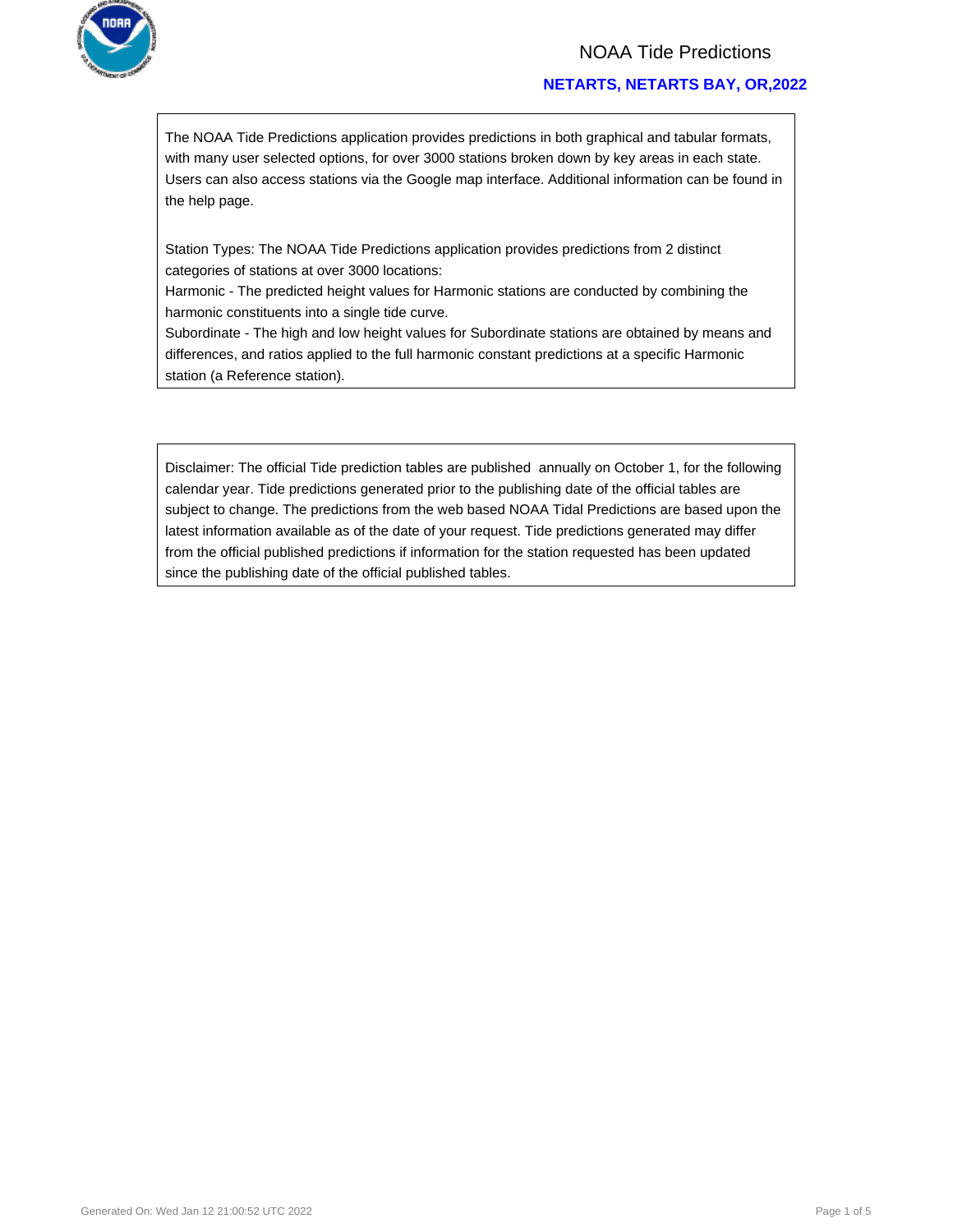

## **NOAA Tide Predictions**

# **NETARTS, NETARTS BAY, OR,2022 ( 45 25.8N / 123 56.7W )**

**Times and Heights of High and Low Waters**

|                                                                                    |                               | January                                                                                      |                                                                    |                                                                                       |                                              | <b>February</b>                                                      |                                                        | <b>March</b>                                                                    |                                                        |                                                                               |                                                  |  |  |  |
|------------------------------------------------------------------------------------|-------------------------------|----------------------------------------------------------------------------------------------|--------------------------------------------------------------------|---------------------------------------------------------------------------------------|----------------------------------------------|----------------------------------------------------------------------|--------------------------------------------------------|---------------------------------------------------------------------------------|--------------------------------------------------------|-------------------------------------------------------------------------------|--------------------------------------------------|--|--|--|
| Time                                                                               | Height                        | Time                                                                                         | Height                                                             | Time                                                                                  | Height                                       | Time                                                                 | Height                                                 | Time                                                                            | Height                                                 | Time                                                                          | Height                                           |  |  |  |
| h m<br>1<br>05:00 AM 2.9<br>10:43 AM 8.5<br>Sa 06:23 PM -1.4                       | ft<br>cm<br>88<br>259<br>-43  | h m<br><b>16</b> 12:51 AM<br>05:45 AM<br>Su 11:14 AM<br>06:53 PM                             | ft<br>cm<br>168<br>5.5<br>3.3<br>101<br>219<br>7.2<br>$-0.3$<br>-9 | h m<br>1<br>01:19 AM 6.3<br>06:46 AM<br>Tu 12:20 PM 8.2<br>07:42 PM -1.3<br>$\bullet$ | ft<br>cm<br>192<br>73<br>2.4<br>250<br>$-40$ | h m<br>1601:18 AM 5.8<br>06:49 AM<br>W 12:18 PM 7.1<br>$O$ 07:33 PM  | ft<br>cm<br>177<br>2.5<br>76<br>216<br>$-0.4$<br>$-12$ | h m<br>1<br>12:12 AM 6.1<br>05:51 AM<br>Tu 11:26 AM 7.6<br>06:39 PM             | ft<br>cm<br>186<br>2.1<br>64<br>232<br>$-27$<br>$-0.9$ | h m<br>1601:05 AM<br>06:52 AM<br>W 12:22 PM 6.6<br>07:25 PM -0.1              | ft<br>cm<br>174<br>5.7<br>2.0<br>61<br>201<br>-3 |  |  |  |
| 2<br>12:49 AM 6.1<br>05:56 AM 2.9<br>Su 11:34 AM 8.6<br>07:11 PM -1.6<br>$\bullet$ | 186<br>88<br>262<br>-49       | 1701:23 AM 5.6<br>06:25 AM<br>M 11:52 AM 7.3<br>$\circ$ 07:27 PM -0.4                        | 171<br>3.2<br>98<br>223<br>$-12$                                   | 01:58 AM 6.6<br>07:38 AM 2.1<br>W<br>01:11 PM 8.0<br>08:24 PM -1.0                    | 201<br>64<br>244<br>$-30$                    | 1701:45 AM 6.1<br>07:28 AM 2.2<br>Th 12:57 PM 7.1<br>08:03 PM -0.3   | 186<br>67<br>216<br>-9                                 | 12:49 AM 6.4<br>06:41 AM 1.6<br>W<br>12:16 PM 7.5<br>07:18 PM -0.7<br>$\bullet$ | 195<br>49<br>229<br>$-21$                              | 1701:30 AM 6.0<br>07:31 AM 1.5<br>Th 01:05 PM 6.6<br>07:56 PM -0.1            | 183<br>46<br>201<br>-3                           |  |  |  |
| 01:38 AM 6.3<br>06:51 AM 2.8<br>M 12:25 PM 8.6<br>07:59 PM -1.6                    | 192<br>85<br>262<br>-49       | 1801:55 AM 5.7<br>07:03 AM<br>Tu 12:29 PM<br>08:01 PM                                        | 174<br>3.1<br>94<br>223<br>7.3<br>$-0.5$<br>$-15$                  | 3<br>02:37 AM 6.7<br>08:30 AM 1.9<br>Th 02:00 PM 7.5<br>09:03 PM -0.5                 | 204<br>58<br>229<br>$-15$                    | 1802:12 AM 6.3<br>08:08 AM 1.9<br>F<br>01:38 PM 6.8<br>08:33 PM      | 192<br>58<br>207<br>0<br>0.0                           | 01:23 AM 6.7<br>07:28 AM 1.2<br>Th 01:04 PM 7.2<br>07:55 PM -0.4                | 204<br>37<br>219<br>$-12$                              | 18 01:56 AM 6.3<br>08:10 AM 1.1<br>F<br>01:48 PM 6.6<br>$\circ$<br>08:27 PM   | 192<br>34<br>201<br>3<br>0.1                     |  |  |  |
| 02:25 AM 6.4<br>4<br>07:46 AM 2.7<br>Tu 01:17 PM 8.3<br>08:46 PM -1.4              | 195<br>82<br>253<br>-43       | 19 02:26 AM 5.8<br>07:42 AM<br>W 01:06 PM<br>08:33 PM                                        | 177<br>3.0<br>-91<br>7.2<br>219<br>$-0.4$<br>$-12$                 | 03:15 AM 6.8<br>4<br>09:22 AM 1.7<br>F<br>02:50 PM 6.8<br>09:41 PM                    | 207<br>52<br>207<br>0.1<br>3                 | 1902:40 AM 6.5<br>08:51 AM 1.6<br>Sa 02:22 PM 6.5<br>09:05 PM        | 198<br>49<br>198<br>12<br>0.4                          | 01:56 AM 6.8<br>4<br>08:14 AM 1.0<br>F<br>01:51 PM 6.8<br>08:29 PM 0.2          | 207<br>30<br>207<br>6                                  | 1902:23 AM 6.7<br>08:50 AM 0.6<br>Sa 02:33 PM 6.4<br>08:59 PM                 | 204<br>18<br>195<br>15<br>0.5                    |  |  |  |
| 03:11 AM 6.5<br>08:42 AM 2.6<br>W 02:09 PM 7.8<br>09:32 PM -1.0                    | 198<br>79<br>238<br>-30       | 2002:58 AM 5.9<br>08:23 AM 2.8<br>Th 01:45 PM 7.0<br>09:06 PM -0.3                           | 180<br>85<br>213<br>-9                                             | 5<br>03:53 AM 6.8<br>10:16 AM 1.6<br>Sa 03:42 PM 6.1<br>10:18 PM 0.8                  | 207<br>49<br>186<br>24                       | 2003:10 AM 6.7<br>09:38 AM 1.3<br>Su 03:11 PM 6.0<br>09:38 PM        | 204<br>40<br>183<br>27<br>0.9                          | 02:28 AM 6.9<br>08:59 AM 0.8<br>Sa 02:38 PM 6.3<br>09:03 PM                     | 210<br>24<br>192<br>24<br>0.8                          | 2002:52 AM 6.9<br>09:33 AM 0.2<br>Su 03:21 PM 6.2<br>09:32 PM 1.0             | 210<br>6<br>189<br>30                            |  |  |  |
| 03:57 AM 6.5<br>6<br>09:41 AM 2.5<br>Th 03:02 PM 7.1<br>10:17 PM -0.4              | 198<br>76<br>216<br>$-12$     | 21 03:29 AM 6.1<br>09:08 AM<br>F<br>02:26 PM<br>09:38 PM                                     | 186<br>2.7<br>82<br>201<br>6.6<br>0.0<br>0                         | 04:30 AM 6.8<br>6<br>11:13 AM 1.6<br>Su 04:41 PM 5.3<br>10:55 PM 1.5                  | 207<br>49<br>162<br>46                       | $2103:42$ AM 6.9<br>10:30 AM 1.1<br>M 04:08 PM 5.5<br>10:13 PM 1.5   | 210<br>34<br>168<br>46                                 | 03:00 AM 6.8<br>6<br>09:44 AM 0.7<br>Su 03:28 PM<br>09:36 PM 1.4                | 207<br>21<br>5.7<br>174<br>43                          | 21 03:23 AM 7.1<br>10:19 AM 0.0<br>M 04:13 PM 5.8<br>10:08 PM 1.5             | 216<br>0<br>177<br>46                            |  |  |  |
| 04:43 AM 6.6<br>7<br>10:45 AM 2.4<br>F<br>04:00 PM 6.3<br>11:01 PM 0.2             | 201<br>73<br>192<br>6         | 22 04:01 AM 6.2<br>09:58 AM<br>Sa 03:13 PM<br>10:12 PM                                       | 189<br>76<br>2.5<br>189<br>6.2<br>0.5<br>15                        | 7<br>05:09 AM 6.7<br>12:16 PM 1.5<br>м<br>05:52 PM 4.7<br>11:35 PM 2.2                | 204<br>46<br>143<br>67                       | 22 04:19 AM 7.0<br>11:30 AM 0.9<br>Tu 05:18 PM<br>10:55 PM           | 213<br>27<br>5.0<br>152<br>2.2<br>67                   | 03:31 AM 6.7<br>7<br>10:32 AM 0.8<br>м<br>04:22 PM<br>10:10 PM 2.0              | 204<br>24<br>5.1<br>155<br>61                          | 2203:58 AM 7.2<br>11:11 AM -0.1<br>Tu 05:14 PM 5.3<br>10:49 PM 2.1            | 219<br>-3<br>162<br>64                           |  |  |  |
| 8<br>05:29 AM 6.6<br>11:54 AM 2.2<br>Sa 05:05 PM 5.5<br>11:46 PM 1.0               | 201<br>67<br>168<br>30        | 23 04:35 AM 6.4<br>10:54 AM<br>Su 04:09 PM<br>10:49 PM                                       | 195<br>2.2<br>67<br>5.6<br>171<br>30<br>1.0                        | 8<br>05:51 AM 6.6<br>01:24 PM 1.4<br>Tu 07:21 PM 4.4<br>$\bullet$                     | 201<br>43<br>134                             | $23^{05:04}$ AM 7.0<br>12:39 PM 0.6<br>W 06:47 PM 4.6<br>∩a 11:49 PM | 213<br>18<br>140<br>2.7<br>82                          | 8<br>04:05 AM 6.5<br>11:24 AM 0.9<br>Tu 05:27 PM 4.7<br>10:46 PM                | 198<br>27<br>143<br>2.6<br>79                          | 23 04:39 AM 7.1<br>12:09 PM -0.1<br>W 06:26 PM 4.9<br>11:37 PM 2.6            | 216<br>-3<br>149<br>79                           |  |  |  |
| 9<br>06:14 AM 6.7<br>01:06 PM 1.9<br>Su 06:21 PM 4.9<br>$\bullet$                  | 204<br>58<br>149              | $2405:11$ AM 6.7<br>11:59 AM<br>M 05:18 PM<br>11:30 PM                                       | 204<br>55<br>1.8<br>5.1<br>155<br>49<br>1.6                        | Ι9<br>12:22 AM 2.8<br>06:38 AM 6.4<br>02:33 PM 1.2<br>W<br>09:03 PM 4.4               | 85<br>195<br>37<br>134                       | 24 05:59 AM 7.0<br>01:55 PM 0.4<br>Th 08:26 PM 4.7                   | 213<br>12<br>143                                       | 04:43 AM 6.2<br>9<br>12:25 PM 1.0<br>W 06:52 PM 4.4<br>11:33 PM 3.1             | 189<br>30<br>134<br>94                                 | 24 05:30 AM 6.9<br>$01:18$ PM $-0.1$<br>Th 07:53 PM 4.7                       | 210<br>-3<br>143                                 |  |  |  |
| <b>10</b> 12:32 AM 1.7<br>06:59 AM 6.7<br>M 02:17 PM 1.6<br>07:50 PM 4.5           | 52<br>204<br>49<br>137        | $25\frac{05:52 \text{ AM}}{0.25 \text{ AU}}$ 6.9<br>01:09 PM<br>Tu 06:45 PM 4.7<br>$\bullet$ | 210<br>1.4<br>43<br>143                                            | 1001:25 AM 3.3<br>07:32 AM 6.4<br>Th 03:37 PM 0.9<br>10:23 PM 4.7                     | 101<br>195<br>27<br>143                      | 25 01:03 AM 3.1<br>07:06 AM 7.0<br>F<br>03:08 PM 0.0<br>09:49 PM 5.0 | 94<br>213<br>0<br>152                                  | 1005:31 AM 5.9<br>01:36 PM 1.0<br>Th 08:33 PM 4.4<br>$\bullet$                  | 180<br>30<br>134                                       | 25 12:43 AM 3.0<br>06:33 AM 6.6<br>02:33 PM -0.1<br>09:22 PM 4.8<br>$\bullet$ | 91<br>201<br>-3<br>146                           |  |  |  |
| <b>11</b> 01:22 AM 2.3<br>07:44 AM 6.8<br>Tu 03:20 PM<br>09:21 PM 4.5              | 70<br>207<br>1.1<br>34<br>137 | $2612:19$ AM 2.2<br>06:40 AM<br>W 02:20 PM<br>08:23 PM                                       | 67<br>7.2<br>219<br>0.8<br>24<br>4.7<br>143                        | 11 02:42 AM 3.5<br>08:30 AM 6.4<br>F<br>04:30 PM 0.6<br>11:15 PM 5.0                  | 107<br>195<br>18<br>152                      | 26 02:31 AM 3.2<br>08:19 AM 7.1<br>Sa 04:13 PM -0.4<br>10:48 PM 5.4  | 98<br>216<br>$-12$<br>165                              | <b>11</b> 12:44 AM 3.4<br>06:34 AM 5.8<br>F<br>02:48 PM 0.9<br>09:51 PM 4.6     | 104<br>177<br>27<br>140                                | 26 02:12 AM 3.1<br>07:51 AM 6.4<br>Sa 03:47 PM -0.2<br>10:31 PM 5.1           | 94<br>195<br>-6<br>155                           |  |  |  |
| 1202:18 AM 2.8<br>08:28 AM 6.8<br>W 04:14 PM 0.8<br>10:35 PM 4.8                   | 85<br>207<br>24<br>146        | 27 01:21 AM 2.8<br>07:35 AM 7.4<br>Th 03:27 PM 0.2<br>09:51 PM                               | 85<br>226<br>6<br>-4.9<br>149                                      | 1203:52 AM 3.5<br>Sa 05:15 PM 0.3<br>11:52 PM 5.2                                     | 107<br>09:25 AM 6.5 198<br>9<br>158          | 27 03:51 AM 3.0<br>09:29 AM 7.3<br>Su 05:08 PM -0.7<br>11:33 PM 5.7  | 91<br>223<br>$-21$<br>174                              | 1202:17 AM 3.4<br>$07.48$ AM 57<br>Sa 03:49 PM 0.7<br>10:38 PM 4.8              | 104<br>174<br>21<br>146                                | 27 03:45 AM 2.9<br>09:13 AM 6.4<br>Su 04:51 PM -0.3<br>11:22 PM 5.5           | 88<br>195<br>-9<br>168                           |  |  |  |
| <b>13</b> 03:17 AM 3.2<br>09:11 AM 6.9<br>Th 05:00 PM 0.4<br>11:31 PM 5.1          | 98<br>210<br>-12<br>155       | $2802:34$ AM 3.1<br>08:35 AM  7.7<br>F<br>04:27 PM -0.4<br>10:58 PM 5.3                      | 94<br>235<br>$-12$<br>162                                          | <b>13</b> 04:46 AM 3.3<br>10:14 AM 6.7<br>Su 05:54 PM 0.0                             | 101<br>204<br>0                              | 28 04:56 AM 2.6<br>10:30 AM 7.5<br>M 05:56 PM -0.9                   | 79<br>229<br>$-27$                                     | 1304:33 AM 3.2<br>09:55 AM 5.9<br>Su 05:38 PM 0.4                               | 98<br>180<br>12                                        | 28 04:59 AM 2.4<br>10:26 AM 6.5<br>M 05:45 PM -0.4                            | 73<br>198<br>$-12$                               |  |  |  |
| <b>14</b> 04:12 AM 3.4<br>09:53 AM 7.0<br>F 05:41 PM 0.1                           | 104<br>213<br>3               | 29 03:47 AM 3.2<br>09:35 AM 8.0<br>Sa 05:22 PM -0.9<br>11:51 PM                              | 98<br>244<br>-27<br>5.7<br>174                                     | <b>14</b> 12:23 AM 5.4<br>05:31 AM 3.1<br>M 10:58 AM 6.9<br>06:29 PM -0.2             | 165<br>94<br>210<br>-6                       |                                                                      |                                                        | <b>14</b> 12:11 AM 5.1<br>05:28 AM 2.9<br>M 10:51 AM 6.1<br>06:18 PM 0.1        | 155<br>88<br>186<br>3                                  | 29 12:02 AM 5.9<br>05:58 AM 1.8<br>Tu 11:28 AM 6.6<br>06:30 PM -0.4           | 180<br>55<br>201<br>$-12$                        |  |  |  |
| <b>15</b> 12:14 AM 5.3<br>05:02 AM 3.4<br>Sa 10:34 AM 7.1<br>06:18 PM -0.1         | 162<br>104<br>216<br>-3       | $30$ 04:53 AM 3.0<br>10:33 AM 8.2<br>Su 06:12 PM -1.2                                        | 91<br>250<br>-37                                                   | 15 12:51 AM 5.6<br>06:11 AM 2.8<br>Tu 11:39 AM 7.1<br>07:02 PM -0.4                   | 171<br>85<br>216<br>$-12$                    |                                                                      |                                                        | <b>15</b> 12:39 AM 5.4<br>06:12 AM 2.5<br>Tu 11:38 AM 6.4<br>06:53 PM -0.1      | 165<br>76<br>195<br>-3                                 | 30 12:38 AM 6.2<br>06:48 AM 1.2<br>W 12:23 PM 6.6<br>07:10 PM -0.2            | 189<br>37<br>201<br>-6                           |  |  |  |
|                                                                                    |                               | 31 12:37 AM 6.1<br>05:52 AM 2.7<br>M 11:28 AM 8.3<br>06:59 PM -1.4                           | 186<br>82<br>253<br>-43                                            |                                                                                       |                                              |                                                                      |                                                        |                                                                                 |                                                        | 31 01:11 AM 6.5<br>07:33 AM 0.7<br>Th 01:12 PM 6.5<br>07:47 PM 0.1            | 198<br>21<br>198<br>3                            |  |  |  |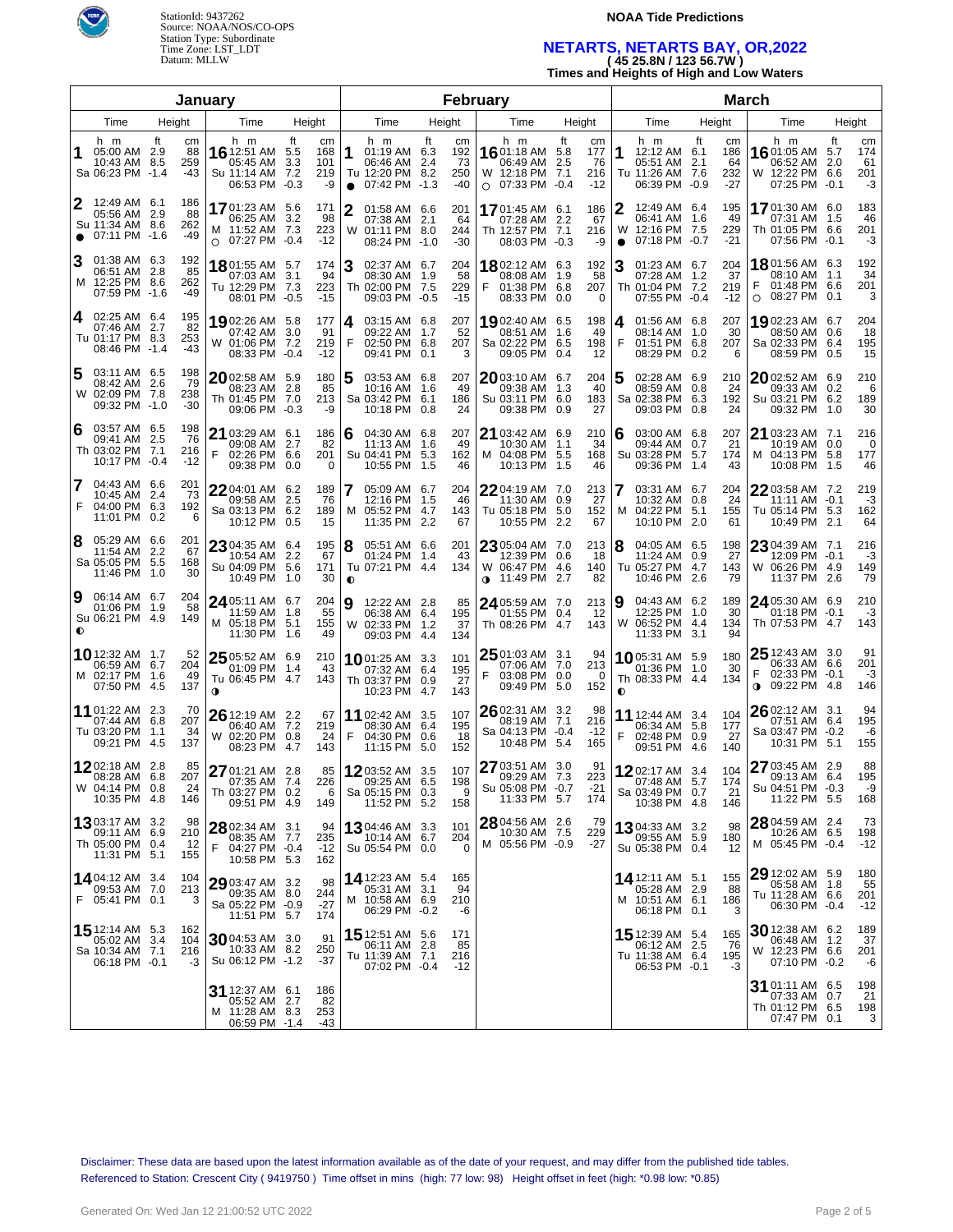

### **NOAA Tide Predictions**

# **NETARTS, NETARTS BAY, OR,2022 ( 45 25.8N / 123 56.7W )**

**Times and Heights of High and Low Waters**

| April          |                                                                                |    |                             |                                                                               |                                   |                              | May                 |                                                                            |        |                                 |      |                                                                                          |              |                               |           |                                                                             |     |                                 |                                                                               |                     |                                 |
|----------------|--------------------------------------------------------------------------------|----|-----------------------------|-------------------------------------------------------------------------------|-----------------------------------|------------------------------|---------------------|----------------------------------------------------------------------------|--------|---------------------------------|------|------------------------------------------------------------------------------------------|--------------|-------------------------------|-----------|-----------------------------------------------------------------------------|-----|---------------------------------|-------------------------------------------------------------------------------|---------------------|---------------------------------|
| Time<br>Height |                                                                                |    | Time                        | Height                                                                        |                                   |                              | Time                |                                                                            | Height |                                 | Time |                                                                                          | Height       |                               | Time      | Height                                                                      |     | Time                            |                                                                               | Height              |                                 |
| F<br>$\bullet$ | h m<br>01:41 AM 6.7<br>08:15 AM 0.3<br>01:59 PM 6.3<br>08:21 PM 0.5            | ft | cm<br>204<br>9<br>192<br>15 | h m<br>16 01:05 AM<br>07:49 AM<br>Sa 01:40 PM<br>$\circ$ 07:49 PM             | ft<br>6.7<br>$-0.1$<br>6.0<br>0.8 | cm<br>204<br>-3<br>183<br>24 | 1                   | h m<br>01:26 AM 6.8<br>08:35 AM -0.6<br>Su 02:42 PM 5.4<br>08:19 PM 1.9    | ft     | cm<br>207<br>$-18$<br>165<br>58 |      | h m<br><b>16</b> 12:54 AM 7.6<br>08:14 AM -1.5<br>M 02:28 PM 5.7<br>$\circ$ 07:56 PM 1.9 | ft           | сm<br>232<br>-46<br>174<br>58 | 1         | h m<br>01:52 AM 6.6<br>09:29 AM -0.8<br>W 04:03 PM 5.1<br>09:04 PM 2.8      | ft  | cm<br>201<br>$-24$<br>155<br>85 | h m<br>1602:03 AM<br>09:39 AM<br>Th 04:09 PM 5.8<br>09:24 PM 2.4              | ft<br>8.0<br>$-2.0$ | cm<br>244<br>$-61$<br>177<br>73 |
| 2              | 02:11 AM 6.8<br>08:55 AM 0.0<br>Sa 02:45 PM 6.0<br>08:54 PM 1.0                |    | 207<br>0<br>183<br>30       | 1701:35 AM 7.1<br>08:31 AM -0.6<br>Su 02:30 PM 6.0<br>08:25 PM                | 1.2                               | 216<br>-18<br>183<br>37      | 2                   | 01:55 AM 6.8<br>09:11 AM -0.7<br>M 03:26 PM 5.3<br>08:53 PM 2.2            |        | 207<br>$-21$<br>162<br>67       |      | 17 01:34 AM 7.8<br>09:02 AM -1.8<br>Tu 03:23 PM 5.7<br>08:42 PM 2.2                      |              | 238<br>$-55$<br>174<br>67     | 2         | 02:26 AM 6.4<br>10:07 AM -0.6<br>Th 04:47 PM 5.0<br>09:45 PM 2.9            |     | 195<br>$-18$<br>152<br>88       | 1702:55 AM 7.7<br>10:30 AM -1.8<br>05:01 PM 5.8<br>F<br>10:25 PM 2.4          |                     | 235<br>$-55$<br>177<br>73       |
| 3              | 02:39 AM 6.8<br>09:34 AM -0.1<br>Su 03:30 PM 5.7<br>09:26 PM 1.5               |    | 207<br>-3<br>174<br>46      | 1802:08 AM 7.3<br>09:16 AM -1.0<br>M 03:22 PM 5.8<br>09:04 PM                 | 1.6                               | 223<br>$-30$<br>177<br>49    | З                   | 02:24 AM 6.6<br>09:48 AM -0.6<br>Tu 04:11 PM 5.1<br>09:27 PM 2.5           |        | 201<br>$-18$<br>155<br>76       |      | 1802:18 AM 7.7<br>09:51 AM -1.8<br>W 04:19 PM 5.6<br>09:33 PM 2.4                        |              | 235<br>$-55$<br>171<br>73     | З<br>F    | 03:03 AM 6.2<br>10:47 AM -0.5<br>05:32 PM 4.9<br>10:30 PM 3.0               |     | 189<br>$-15$<br>149<br>91       | 1803:51 AM 7.1<br>11:21 AM -1.3<br>Sa 05:54 PM 5.8<br>11:33 PM 2.3            |                     | 216<br>-40<br>177<br>70         |
| 4              | 03:08 AM 6.7<br>10:14 AM -0.1<br>M 04:18 PM 5.3<br>09:58 PM 2.0                |    | 204<br>-3<br>162<br>61      | 1902:45 AM 7.4<br>10:04 AM -1.1<br>Tu 04:18 PM<br>09:46 PM                    | 5.6<br>2.1                        | 226<br>$-34$<br>171<br>64    | 4                   | 02:55 AM 6.4<br>10:28 AM -0.4<br>W 05:00 PM 4.9<br>10:04 PM 2.8            |        | 195<br>$-12$<br>149<br>85       |      | 1903:06 AM 7.5<br>10:44 AM -1.6<br>Th 05:18 PM 5.4<br>10:30 PM 2.6                       |              | 229<br>$-49$<br>165<br>79     | 4         | 03:43 AM 5.9<br>11:29 AM -0.3<br>Sa 06:19 PM 4.9<br>11:24 PM 3.0            |     | 180<br>-9<br>149<br>91          | 19 04:51 AM 6.4<br>12:13 PM -0.8<br>Su 06:46 PM 6.0                           |                     | 195<br>$-24$<br>183             |
| 5              | 03:38 AM 6.5<br>10:56 AM 0.1<br>Tu 05:09 PM 5.0<br>10:32 PM 2.5                |    | 198<br>3<br>152<br>76       | 2003:26 AM 7.3<br>10:56 AM -1.1<br>W 05:20 PM<br>10:35 PM                     | 5.3<br>2.5                        | 223<br>$-34$<br>162<br>76    | 5                   | 03:29 AM 6.1<br>11:11 AM -0.2<br>Th 05:54 PM 4.7<br>10:47 PM 3.0           |        | 186<br>-6<br>143<br>91          | F    | 2003:59 AM 7.1<br>11:41 AM -1.3<br>06:21 PM 5.4<br>11:38 PM 2.7                          |              | 216<br>-40<br>165<br>82       | 5         | 04:28 AM 5.5<br>12:13 PM -0.1<br>Su 07:06 PM 5.0                            |     | 168<br>-3<br>152                | 20 12:47 AM 2.1<br>05:58 AM 5.7<br>M 01:04 PM -0.2<br>07:37 PM 6.1            |                     | 64<br>174<br>-6<br>186          |
| 6              | 04:10 AM 6.2<br>11:42 AM 0.3<br>W 06:10 PM 4.7<br>11:11 PM 2.9                 |    | 189<br>9<br>143<br>88       | $21$ 04:13 AM 7.1<br>11:55 AM<br>Th 06:31 PM<br>11:35 PM                      | -0.9<br>5.0<br>-2.8               | 216<br>$-27$<br>152<br>85    | 6<br>F              | 04:08 AM 5.8<br>12:00 PM 0.0<br>06:56 PM 4.6<br>11:42 PM 3.1               |        | 177<br>0<br>140<br>94           |      | 21 05:00 AM 6.5<br>12:40 PM -0.9<br>Sa 07:24 PM 5.4                                      |              | 198<br>$-27$<br>165           | 6<br>м    | 12:30 AM 2.9<br>05:23 AM 5.1<br>12:58 PM 0.2<br>07:49 PM                    | 5.2 | 88<br>155<br>6<br>158           | 21 02:04 AM 1.8<br>07:15 AM<br>Tu 01:56 PM<br>08:25 PM<br>$\bullet$           | 5.0<br>0.5<br>6.3   | 55<br>152<br>15<br>192          |
|                | 04:47 AM 5.9<br>12:36 PM 0.5<br>Th 07:24 PM 4.4                                |    | 180<br>15<br>134            | 22 05:10 AM 6.6<br>01:00 PM -0.6<br>F 07:47 PM 5.0                            |                                   | 201<br>$-18$<br>152          | 7                   | 04:55 AM 5.4<br>12:54 PM 0.2<br>Sa 07:59 PM 4.6                            |        | 165<br>6<br>140                 |      | 22 12:59 AM<br>06:11 AM 5.8<br>Su 01:41 PM -0.5<br>$0.08:22 \text{ PM}$                  | 2.6<br>5.6   | 79<br>177<br>$-15$<br>171     | $\bullet$ | 01:43 AM 2.7<br>06:31 AM 4.7<br>Tu 01:45 PM 0.5<br>08:28 PM                 | 5.5 | 82<br>143<br>15<br>168          | 2203:18 AM 1.3<br>08:38 AM 4.5<br>W 02:48 PM 1.1<br>09:10 PM                  | 6.5                 | 40<br>137<br>34<br>198          |
| 8<br>F         | 12:02 AM 3.1<br>05:35 AM 5.6<br>01:41 PM 0.7<br>08:49 PM 4.4                   |    | 94<br>171<br>21<br>134      | 23 12:54 AM 2.9<br>06:20 AM 6.2<br>Sa 02:10 PM<br>$08:59$ PM                  | $-0.4$<br>5.1                     | 88<br>189<br>$-12$<br>155    | 8                   | 12:56 AM 3.1<br>05:56 AM 5.1<br>Su 01:52 PM 0.4<br>08:55 PM                | 4.7    | 94<br>155<br>12<br>143          |      | 23 02:24 AM 2.2<br>07:32 AM 5.3<br>M 02:41 PM 0.0<br>09:14 PM 5.9                        |              | 67<br>162<br>0<br>180         | 8<br>W    | 02:53 AM 2.2<br>07:50 AM 4.5<br>02:33 PM 0.8<br>09:05 PM                    | 5.8 | 67<br>137<br>24<br>177          | 23 04:23 AM 0.8<br>10:02 AM 4.4<br>Th 03:40 PM<br>09:51 PM                    | 1.7<br>6.6          | 24<br>134<br>52<br>201          |
| 9              | $01:18$ AM $3.3$<br>06:40 AM 5.3<br>Sa 02:50 PM 0.7<br>$\bigcirc$ 09:58 PM 4.6 |    | 101<br>162<br>21<br>140     | 24 02:26 AM 2.7<br>07:43 AM<br>Su 03:18 PM<br>09:57 PM 5.4                    | 5.8<br>$-0.2$                     | 82<br>177<br>-6<br>165       | 9<br>м<br>$\bullet$ | 02:21 AM 2.9<br>07:11 AM 4.8<br>02:48 PM 0.4<br>09:37 PM 5.0               |        | 88<br>146<br>12<br>152          |      | 24 03:41 AM 1.7<br>08:55 AM 4.9<br>Tu 03:36 PM 0.4<br>09:59 PM 6.2                       |              | 52<br>149<br>12<br>189        | 9         | 03:55 AM 1.5<br>09:12 AM 4.4<br>Th 03:22 PM 1.2<br>09:41 PM                 | 6.3 | 46<br>134<br>37<br>192          | 24 05:18 AM 0.3<br>11:16 AM 4.5<br>04:32 PM<br>10:31 PM                       | 2.2<br>6.7          | 9<br>137<br>67<br>204           |
|                | 1002:53 AM 3.2<br>08:00 AM 5.2<br>Su 03:53 PM 0.6<br>10:43 PM 4.8              |    | 98<br>158<br>18<br>146      | $25$ 03:51 AM 2.3<br>09:07 AM<br>M 04:19 PM<br>10:44 PM 5.8                   | 5.6<br>$-0.1$                     | 70<br>171<br>-3<br>177       |                     | <b>10</b> 03:34 AM 2.5<br>08:31 AM 4.7<br>Tu 03:40 PM 0.5<br>10:11 PM      | 5.4    | 76<br>143<br>15<br>165          |      | 25 04:46 AM 1.1<br>10:12 AM 4.8<br>W 04:27 PM 0.8<br>10:38 PM 6.4                        |              | 34<br>146<br>24<br>195        | F         | 1004:48 AM 0.7<br>10:27 AM 4.5<br>04:12 PM 1.5<br>10:18 PM                  | 6.8 | 21<br>137<br>46<br>207          | $25$ 06:05 AM $\,$ -0.1 $\,$<br>12:19 PM 4.7<br>Sa 05:21 PM 2.5<br>11:08 PM   | 6.8                 | -3<br>143<br>76<br>207          |
|                | 11 04:08 AM 2.9<br>09:16 AM 5.2<br>M 04:45 PM 0.4<br>11:16 PM 5.1              |    | 88<br>158<br>12<br>155      | $26$ 04:58 AM $\,$ 1.7 $\,$<br>10:21 AM<br>Tu 05:10 PM<br>11:23 PM 6.1        | 5.5<br>0.1                        | 52<br>168<br>3<br>186        |                     | 11 04:31 AM 1.9<br>09:44 AM 4.8<br>W 04:26 PM 0.6<br>10:42 PM              | 5.8    | 58<br>146<br>18<br>177          |      | 26 05:39 AM<br>11:20 AM 4.8<br>Th 05:13 PM<br>11:14 PM 6.7                               | 0.5<br>- 1.3 | 15<br>146<br>40<br>204        |           | 11 05:37 AM -0.1<br>11:35 AM 4.8<br>Sa 05:02 PM 1.8<br>10:58 PM 7.3         |     | -3<br>146<br>55<br>223          | $26$ 06:46 AM $\,$ -0.4 $\,$<br>01:10 PM 4.9<br>Su 06:07 PM<br>11:45 PM       | 2.7<br>6.8          | $-12$<br>149<br>82<br>207       |
|                | 1205:03 AM 2.4<br>10:19 AM 5.4<br>$1u$ 05:27 PM 0.3<br>11:44 PM 5.5            |    | 73<br>165<br>9<br>168       | 27 05:52 AM 1.0<br>11:24 AM<br>W 05:55 PM 0.3<br>11:57 PM 6.4                 | 5.6                               | 30<br>171<br>9<br>195        |                     | 1205:19 AM 1.2<br>10:48 AM 5.0<br>Th 05:08 PM 0.8<br>11:12 PM 6.3          |        | 37<br>152<br>24<br>192          | ۲    | 27 06:24 AM -0.1<br>12:19 PM 4.9<br>05:56 PM 1.7<br>11:46 PM 6.8                         |              | -3<br>149<br>52<br>207        |           | 1206:25 AM -0.8<br>12:36 PM 5.1<br>Su 05:53 PM 2.1<br>11:40 PM 7.7          |     | -24<br>155<br>64<br>235         | 27 07:24 AM -0.6<br>01:53 PM 5.0<br>M 06:50 PM 2.8                            |                     | -18<br>152<br>85                |
|                | 1305:48 AM 1.8<br>11:14 AM 5.6<br>W 06:04 PM 0.3                               |    | 55<br>171<br>9              | 28 06:39 AM 0.4<br>12:20 PM 5.6<br>Th 06:34 PM 0.7                            |                                   | 12<br>171<br>21              | F.                  | <b>13</b> 06:03 AM 0.4<br>11:47 AM 5.2<br>05:49 PM 1.0<br>11:44 PM 6.8     |        | 12<br>158<br>30<br>207          |      | 28 07:04 AM -0.4<br>01:10 PM 5.0<br>Sa 06:35 PM 2.0                                      |              | $-12$<br>152<br>61            |           | 1307:12 AM -1.5<br>01:31 PM 5.4<br>M 06:43 PM 2.3                           |     | -46<br>165<br>70                | 28 12:21 AM 6.8<br>08:00 AM -0.7<br>Tu 02:32 PM 5.1<br>07:30 PM 2.9           |                     | 207<br>$-21$<br>155<br>88       |
|                | 14 12:10 AM 5.9<br>06:29 AM 1.2<br>Th 12:04 PM 5.9<br>06:39 PM 0.3             |    | 180<br>37<br>180<br>9       | 29 12:28 AM 6.7<br>07:20 AM -0.1<br>F 01:10 PM 5.6<br>07:11 PM 1.1            |                                   | 204<br>-3<br>171<br>34       |                     | 14 06:46 AM -0.4<br>12:42 PM 5.4<br>Sa 06:30 PM 1.3                        |        | $-12$<br>165<br>40              |      | $2912:17$ AM 6.9<br>07:41 AM -0.7<br>Su 01:57 PM 5.1<br>07:13 PM 2.3                     |              | 210<br>$-21$<br>155<br>70     |           | 14 12:25 AM 8.0<br>08:00 AM -1.9<br>Tu 02:25 PM 5.6<br>$\circ$ 07:35 PM 2.4 |     | 244<br>-58<br>171<br>73         | $2912:57$ AM 6.8<br>08:36 AM -0.7<br>W 03:09 PM 5.2<br>$\bullet$ 08:09 PM 2.9 |                     | 207<br>$-21$<br>158<br>88       |
| F              | 15 12:37 AM 6.3<br>07:09 AM 0.5<br>12:52 PM 6.0<br>07:14 PM 0.5                |    | 192<br>15<br>183<br>15      | 30 12:58 AM 6.8<br>07:59 AM -0.4<br>Sa 01:57 PM 5.5<br>$\bullet$ 07:45 PM 1.5 |                                   | 207<br>$-12$<br>168<br>46    |                     | <b>15</b> 12:18 AM 7.2<br>07:30 AM -1.0<br>Su 01:35 PM 5.6<br>07:12 PM 1.6 |        | 219<br>-30<br>171<br>49         |      | 30 12:48 AM 6.8<br>08:17 AM -0.8<br>M 02:40 PM 5.1<br>$\bullet$ 07:50 PM 2.5             |              | 207<br>-24<br>155<br>76       |           | 1501:13 AM 8.1<br>08:49 AM -2.0<br>W 03:17 PM 5.7<br>08:28 PM 2.4           |     | 247<br>-61<br>174<br>73         | 3001:33 AM 6.7<br>09:11 AM -0.7<br>Th 03:44 PM 5.2<br>08:48 PM 2.9            |                     | 204<br>$-21$<br>158<br>88       |
|                |                                                                                |    |                             |                                                                               |                                   |                              |                     |                                                                            |        |                                 |      | 31 01:19 AM 6.8<br>08:52 AM -0.8<br>Tu 03:21 PM 5.1<br>08:27 PM 2.7                      |              | 207<br>$-24$<br>155<br>82     |           |                                                                             |     |                                 |                                                                               |                     |                                 |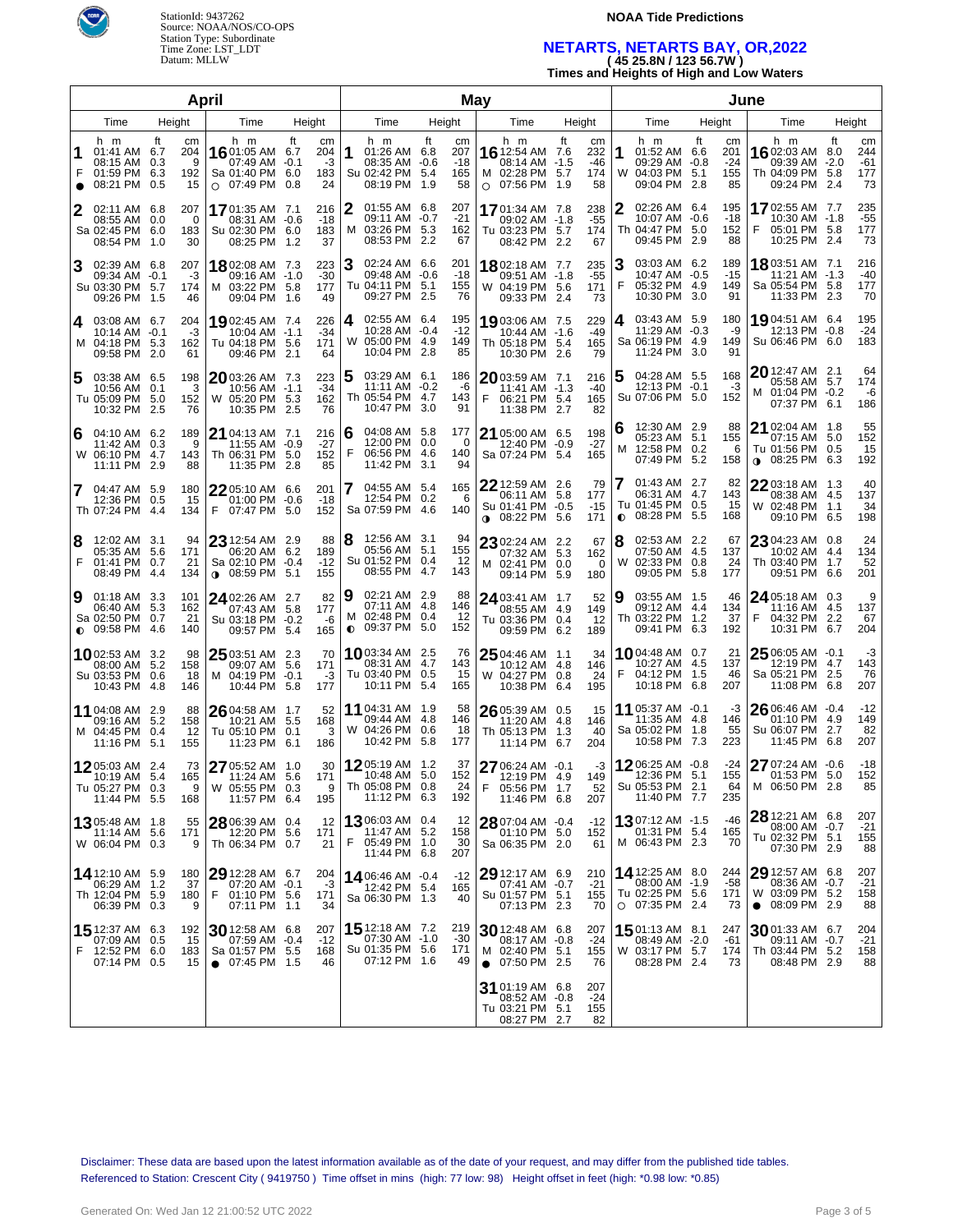

#### **NOAA Tide Predictions**

# **NETARTS, NETARTS BAY, OR,2022 ( 45 25.8N / 123 56.7W )**

**Times and Heights of High and Low Waters**

| July                   |                                                                               |    |                                 |                                                                               |                    |                               |                | <b>August</b>                                                              |      |                              |                                                                                  |     |                              |                |                                                                            |             |                              |                                                                                  |    |                              |
|------------------------|-------------------------------------------------------------------------------|----|---------------------------------|-------------------------------------------------------------------------------|--------------------|-------------------------------|----------------|----------------------------------------------------------------------------|------|------------------------------|----------------------------------------------------------------------------------|-----|------------------------------|----------------|----------------------------------------------------------------------------|-------------|------------------------------|----------------------------------------------------------------------------------|----|------------------------------|
| Time<br>Height<br>Time |                                                                               |    | Height                          |                                                                               |                    | Time                          |                | Height                                                                     | Time | Height                       |                                                                                  |     | Time                         | Height         |                                                                            | Time        |                              | Height                                                                           |    |                              |
| F                      | h m<br>02:10 AM 6.6<br>09:47 AM -0.7<br>04:21 PM 5.2<br>09:28 PM 2.8          | ft | cm<br>201<br>$-21$<br>158<br>85 | h m<br>16 02:48 AM 7.7<br>10:09 AM -1.5<br>Sa 04:29 PM 6.2<br>10:14 PM 1.9    | ft                 | cm<br>235<br>-46<br>189<br>58 |                | h m<br>03:14 AM 6.3<br>$10:21$ AM $-0.1$<br>M 04:39 PM 5.9<br>10:39 PM 2.1 | ft   | cm<br>192<br>-3<br>180<br>64 | h m<br>1604:26 AM 6.1<br>10:59 AM 0.6<br>Tu 05:04 PM 6.7<br>11:48 PM 1.0         | ft  | cm<br>186<br>18<br>204<br>30 | 1              | h m<br>04:46 AM 5.4<br>10:49 AM<br>Th 04:49 PM 6.7<br>11:58 PM 0.7         | ft<br>- 1.6 | cm<br>165<br>49<br>204<br>21 | h m<br>16 12:05 AM 0.5<br>06:19 AM 4.9<br>F<br>11:39 AM 2.7<br>05:25 PM 6.2      | ft | cm<br>15<br>149<br>82<br>189 |
| 2                      | 02:47 AM 6.4<br>10:22 AM -0.5<br>Sa 04:57 PM 5.3<br>10:13 PM 2.8              |    | 195<br>$-15$<br>162<br>85       | 1703:42 AM 7.1<br>10:54 AM -0.9<br>Su 05:14 PM 6.3<br>11:16 PM 1.8            |                    | 216<br>$-27$<br>192<br>55     | 2              | 03:58 AM 5.8<br>10:53 AM 0.3<br>Tu 05:10 PM 6.1<br>11:30 PM 1.8            |      | 177<br>9<br>186<br>55        | 1705:26 AM 5.4<br>11:39 AM<br>W 05:45 PM 6.6                                     | 1.3 | 165<br>40<br>201             | 2<br>F         | 05:51 AM 4.9<br>11:29 AM<br>05:31 PM 6.7                                   | 2.1         | 149<br>64<br>204             | 1701:06 AM 0.7<br>07:42 AM 4.6<br>Sa 12:34 PM 3.1<br>$\bullet$ 06:16 PM 5.9      |    | 21<br>140<br>94<br>180       |
| з                      | 03:26 AM 6.1<br>10:57 AM -0.3<br>Su 05:33 PM 5.3<br>11:03 PM 2.7              |    | 186<br>-9<br>162<br>82          | 18 04:39 AM 6.3<br>11:38 AM -0.3<br>M 05:58 PM 6.4                            |                    | 192<br>-9<br>195              | 3              | 04:49 AM 5.4<br>11:26 AM 0.9<br>W 05:43 PM 6.3                             |      | 165<br>27<br>192             | 18 12:50 AM 1.0<br>06:36 AM 4.8<br>Th 12:22 PM 2.0<br>06:28 PM 6.4               |     | 30<br>146<br>61<br>195       | 3<br>$\bullet$ | 01:02 AM 0.6<br>07:12 AM 4.6<br>Sa 12:19 PM 2.6<br>06:23 PM 6.7            |             | 18<br>140<br>79<br>204       | 1802:16 AM 0.9<br>09:14 AM 4.6<br>Su 01:53 PM 3.4<br>07:23 PM 5.6                |    | 27<br>140<br>104<br>171      |
| 4                      | 04:10 AM 5.7<br>11:33 AM 0.0<br>M 06:09 PM 5.5                                |    | 174<br>0<br>168                 | 19 12:22 AM 1.6<br>05:42 AM<br>Tu 12:22 PM 0.5<br>06:43 PM                    | 5.5<br>6.5         | 49<br>168<br>15<br>198        | 4              | 12:28 AM 1.6<br>05:52 AM 4.9<br>Th 12:04 PM 1.4<br>06:22 PM 6.5            |      | 49<br>149<br>43<br>198       | 1901:56 AM 0.9<br>08:02 AM 4.5<br>F<br>01:13 PM 2.6<br>$\bullet$ 07:17 PM 6.2    |     | 27<br>137<br>79<br>189       | 4              | 02:15 AM 0.4<br>08:47 AM 4.6<br>Su 01:29 PM 3.0<br>07:29 PM                | 6.7         | 12<br>140<br>91<br>204       | 1903:27 AM 0.8<br>10:27 AM 4.8<br>M 03:22 PM 3.3<br>08:38 PM 5.6                 |    | 24<br>146<br>101<br>171      |
| 5                      | 12:00 AM 2.5<br>05:01 AM 5.3<br>Tu 12:10 PM 0.3<br>06:45 PM 5.7               |    | 76<br>162<br>9<br>174           | $20$ 01:31 AM $\,$ 1.4 $\,$<br>06:55 AM<br>W 01:09 PM<br>$0$ 07:29 PM         | 4.8<br>1.2<br>6.5  | 43<br>146<br>37<br>198        | F<br>$\bullet$ | 01:33 AM 1.2<br>07:10 AM 4.5<br>12:49 PM 2.0<br>07:07 PM 6.7               |      | 37<br>137<br>61<br>204       | 2003:06 AM 0.8<br>09:37 AM 4.4<br>Sa 02:19 PM 3.1<br>08:14 PM 6.1                |     | 24<br>134<br>94<br>186       | 5<br>M         | 03:30 AM 0.1<br>10:11 AM 4.8<br>02:56 PM 3.1<br>08:44 PM                   | 6.8         | 146<br>94<br>207             | 2004:30 AM 0.7<br>11:15 AM 5.0<br>Tu 04:31 PM 3.1<br>09:46 PM 5.7                |    | 21<br>152<br>94<br>174       |
| 6                      | 01:04 AM 2.2<br>06:05 AM 4.8<br>W 12:50 PM 0.8<br>07:22 PM 6.0                |    | 67<br>146<br>24<br>183          | 21 02:42 AM 1.1<br>08:20 AM 4.4<br>Th 01:59 PM<br>08:16 PM                    | 1.9<br>6.5         | 34<br>134<br>58<br>198        | 6              | 02:42 AM 0.7<br>08:43 AM 4.4<br>Sa 01:46 PM 2.5<br>08:00 PM 6.9            |      | 21<br>134<br>76<br>210       | 21 04:13 AM 0.7<br>10:58 AM 4.6<br>Su 03:36 PM 3.2<br>09:16 PM 6.1               |     | 21<br>140<br>98<br>186       | 6              | 04:37 AM -0.3<br>11:12 AM 5.2<br>Tu 04:18 PM 2.9<br>09:56 PM               | 7.0         | -9<br>158<br>88<br>213       | 21 05:19 AM 0.5<br>11:49 AM 5.2<br>W 05:22 PM 2.7<br>10:42 PM 5.9                |    | 15<br>158<br>82<br>180       |
| $\bullet$              | 02:11 AM 1.7<br>07:22 AM 4.4<br>Th 01:35 PM 1.3<br>08:02 PM 6.4               |    | 52<br>134<br>40<br>195          | $22$ 03:50 AM 0.8<br>09:51 AM 4.3<br>02:55 PM<br>F<br>09:03 PM                | 2.5<br>6.5         | 24<br>131<br>76<br>198        |                | 03:51 AM 0.2<br>10:13 AM 4.5<br>Su 02:57 PM 2.8<br>09:01 PM 7.2            |      | 6<br>137<br>85<br>219        | 22 05:10 AM 0.5<br>11:52 AM 4.9<br>M 04:44 PM<br>10:14 PM 6.2                    | 3.2 | 15<br>149<br>98<br>189       | 7<br>W         | 05:35 AM -0.6<br>11:59 AM 5.6<br>05:25 PM 2.4<br>11:01 PM 7.3              |             | -18<br>171<br>73<br>223      | 22 06:00 AM 0.3<br>12:17 PM 5.5<br>Th 06:03 PM 2.3<br>11:29 PM 6.2               |    | 9<br>168<br>70<br>189        |
| 8<br>F                 | 03:17 AM 1.1<br>08:50 AM 4.3<br>02:27 PM 1.8<br>08:45 PM 6.8                  |    | 34<br>131<br>55<br>207          | $23$ 04:49 AM 0.4<br>11:11 AM<br>Sa 03:57 PM<br>09:51 PM                      | -4.5<br>2.9<br>6.5 | 12<br>137<br>88<br>198        | 8<br>м         | 04:55 AM -0.3<br>11:25 AM 4.9<br>04:12 PM 2.9<br>10:04 PM 7.5              |      | -9<br>149<br>88<br>229       | 23 05:58 AM 0.2<br>12:32 PM 5.1<br>Tu 05:38 PM 3.0<br>11:04 PM                   | 6.4 | 6<br>155<br>91<br>195        | 8              | 06:25 AM -0.8<br>12:40 PM 6.0<br>Th 06:22 PM 1.9<br>11:59 PM 7.4           |             | -24<br>183<br>58<br>226      | 23 06:34 AM 0.2<br>12:43 PM 5.7<br>F<br>06:40 PM 1.9                             |    | 6<br>174<br>58               |
| 9                      | 04:18 AM 0.4<br>10:16 AM 4.4<br>Sa 03:25 PM 2.2<br>09:33 PM 7.2               |    | 12<br>134<br>67<br>219          | 24 05:40 AM 0.2<br>12:13 PM 4.7<br>Su 04:57 PM<br>10:38 PM                    | 3.0<br>6.6         | 6<br>143<br>91<br>201         | 9              | 05:52 AM -0.8<br>12:20 PM 5.3<br>Tu 05:21 PM 2.8<br>11:04 PM 7.8           |      | -24<br>162<br>85<br>238      | 24 06:38 AM 0.0<br>01:03 PM 5.3<br>W 06:21 PM 2.7<br>11:49 PM 6.6                |     | 0<br>162<br>82<br>201        | 9<br>F         | 07:10 AM -0.8<br>01:17 PM 6.3<br>07:14 PM 1.4                              |             | -24<br>192<br>43             | 24 12:11 AM 6.3<br>07:06 AM 0.2<br>Sa 01:08 PM 6.0<br>07:17 PM 1.4               |    | 192<br>6<br>183<br>43        |
|                        | 1005:14 AM -0.3<br>11:29 AM 4.7<br>Su 04:27 PM 2.5<br>10:23 PM 7.6            |    | -9<br>143<br>76<br>232          | $25$ 06:25 AM $-0.1$<br>12:59 PM 5.0<br>M 05:49 PM<br>11:22 PM                | 3.1<br>6.7         | -3<br>152<br>94<br>204        |                | <b>10</b> 06:44 AM -1.2<br>01:07 PM 5.6<br>W 06:22 PM 2.4                  |      | -37<br>171<br>73             | 25 07:14 AM -0.1<br>01:31 PM 5.4<br>Th 07:00 PM 2.5                              |     | -3<br>165<br>76              | $\circ$        | <b>10</b> 12:53 AM 7.4<br>07:51 AM -0.7<br>Sa 01:52 PM 6.6<br>08:02 PM 0.9 |             | 226<br>$-21$<br>201<br>27    | $2512:52$ AM 6.4<br>07:36 AM 0.3<br>Su 01:32 PM 6.3<br>07:53 PM 1.0<br>$\bullet$ |    | 195<br>9<br>192<br>30        |
|                        | 11 06:07 AM -1.0<br>12:30 PM 5.1<br>M 05:28 PM 2.6<br>11:16 PM 7.9            |    | $-30$<br>155<br>79<br>241       | $26$ 07:05 AM -0.3<br>01:37 PM<br>Tu 06:35 PM                                 | 5.1<br>3.0         | -9<br>155<br>91               |                | 11 12:02 AM 8.0<br>07:32 AM -1.4<br>Th 01:49 PM 6.0<br>07:18 PM 2.1        |      | 244<br>$-43$<br>183<br>64    | $2612:29$ AM 6.7<br>07:46 AM -0.2<br>F<br>01:58 PM 5.6<br>07:37 PM 2.2           |     | 204<br>-6<br>171<br>67       |                | <b>11</b> 01:43 AM 7.2<br>08:29 AM -0.3<br>Su 02:27 PM 6.9<br>08:50 PM 0.6 |             | 219<br>-9<br>210<br>18       | 2601:34 AM 6.4<br>08:05 AM 0.5<br>M 01:58 PM 6.6<br>08:31 PM 0.6                 |    | 195<br>15<br>201<br>18       |
|                        | 1206:58 AM -1.5<br>01:24 PM 5.4<br>Tu 06:27 PM 2.6                            |    | $-46$<br>165<br>79              | 27 12:04 AM 6.8<br>07:41 AM -0.4<br>W 02:09 PM 5.3<br>07:15 PM 2.8            |                    | 207<br>$-12$<br>162<br>85     | F              | 12 12:56 AM 8.0<br>08:17 AM -1.4<br>02:30 PM 6.2<br>$O$ 08:12 PM 1.7       |      | 244<br>$-43$<br>189<br>52    | 27 01:07 AM 6.7<br>08:16 AM -0.2<br>Sa 02:24 PM 5.8<br>08:14 PM 1.9<br>$\bullet$ |     | 204<br>-6<br>177<br>58       |                | 1202:33 AM 6.9<br>09:06 AM 0.2<br>M 03:00 PM 7.0<br>09:36 PM 0.4           |             | 210<br>6<br>213<br>12        | 27 02:16 AM 6.3<br>08:36 AM 0.9<br>Tu 02:25 PM 6.9<br>09:11 PM 0.2               |    | 192<br>27<br>210<br>6        |
|                        | <b>13</b> 12:09 AM 8.1<br>07:48 AM -1.8<br>W 02:13 PM 5.7<br>$O$ 07:24 PM 2.4 |    | 247<br>-55<br>174<br>73         | 28 12:43 AM 6.8<br>08:16 AM -0.5<br>Th 02:40 PM 5.4<br>$\bullet$ 07:54 PM 2.7 |                    | 207<br>$-15$<br>165<br>82     |                | 1301:49 AM 7.8<br>09:00 AM -1.2<br>Sa 03:09 PM 6.5<br>09:04 PM 1.4         |      | 238<br>$-37$<br>198<br>43    | 28 01:45 AM 6.7<br>08:45 AM -0.1<br>Su 02:50 PM 6.0<br>08:52 PM 1.6              |     | 204<br>-3<br>183<br>49       |                | 13 03:23 AM 6.4<br>09:43 AM 0.8<br>Tu 03:34 PM 6.9<br>10:23 PM 0.3         |             | 195<br>24<br>210<br>9        | 28 03:02 AM 6.1<br>09:08 AM 1.3<br>W 02:54 PM 7.0<br>09:54 PM 0.0                |    | 186<br>40<br>213<br>0        |
|                        | 1401:02 AM 8.2<br>08:36 AM -1.9<br>Th 02:59 PM 5.9<br>08:19 PM 2.3            |    | 250<br>-58<br>180<br>70         | $29$ 01:20 AM 6.8<br>08:48 AM -0.6<br>F 03:10 PM 5.5<br>08:32 PM 2.6          |                    | 207<br>$-18$<br>168<br>79     |                | 14 02:40 AM 7.4<br>09:40 AM -0.8<br>Su 03:47 PM 6.6<br>09:57 PM 1.2        |      | 226<br>$-24$<br>201<br>37    | 29 02:24 AM 6.5<br>09:14 AM 0.1<br>M 03:16 PM 6.3<br>09:32 PM 1.3                |     | 198<br>3<br>192<br>40        |                | <b>14</b> 04:15 AM 5.8<br>10:19 AM 1.5<br>W 04:08 PM 6.8<br>11:12 PM 0.4   |             | 177<br>46<br>207<br>12       | 29 03:52 AM 5.8<br>09:42 AM 1.8<br>Th 03:28 PM 7.1<br>10:42 PM -0.1              |    | 177<br>55<br>216<br>-3       |
| F                      | <b>15</b> 01:55 AM 8.1<br>09:23 AM -1.8<br>03:44 PM 6.1<br>09:16 PM 2.1       |    | 247<br>-55<br>186<br>64         | $30$ 01:57 AM 6.8<br>09:20 AM -0.5<br>Sa 03:40 PM 5.6<br>09:11 PM 2.4         |                    | 207<br>$-15$<br>171<br>73     |                | 15 03:32 AM 6.8<br>10:20 AM -0.2<br>M 04:26 PM 6.7<br>10:51 PM 1.0         |      | 207<br>-6<br>204<br>30       | 30 03:06 AM 6.2<br>09:44 AM 0.5<br>Tu 03:44 PM 6.4<br>10:15 PM 1.1               |     | 189<br>15<br>195<br>34       |                | <b>15</b> 05:12 AM 5.3<br>10:57 AM 2.1<br>Th 04:44 PM 6.5                  |             | 162<br>64<br>198             | 3004:49 AM 5.4<br>10:21 AM 2.3<br>F<br>04:06 PM 7.0<br>11:37 PM -0.1             |    | 165<br>70<br>213<br>-3       |
|                        |                                                                               |    |                                 | 31 02:35 AM 6.6<br>09:51 AM -0.3<br>Su 04:09 PM 5.7<br>09:53 PM 2.3           |                    | 201<br>-9<br>174<br>70        |                |                                                                            |      |                              | 31 03:53 AM 5.8<br>10:15 AM 1.0<br>W 04:14 PM 6.6<br>11:03 PM 0.9                |     | 177<br>30<br>201<br>27       |                |                                                                            |             |                              |                                                                                  |    |                              |